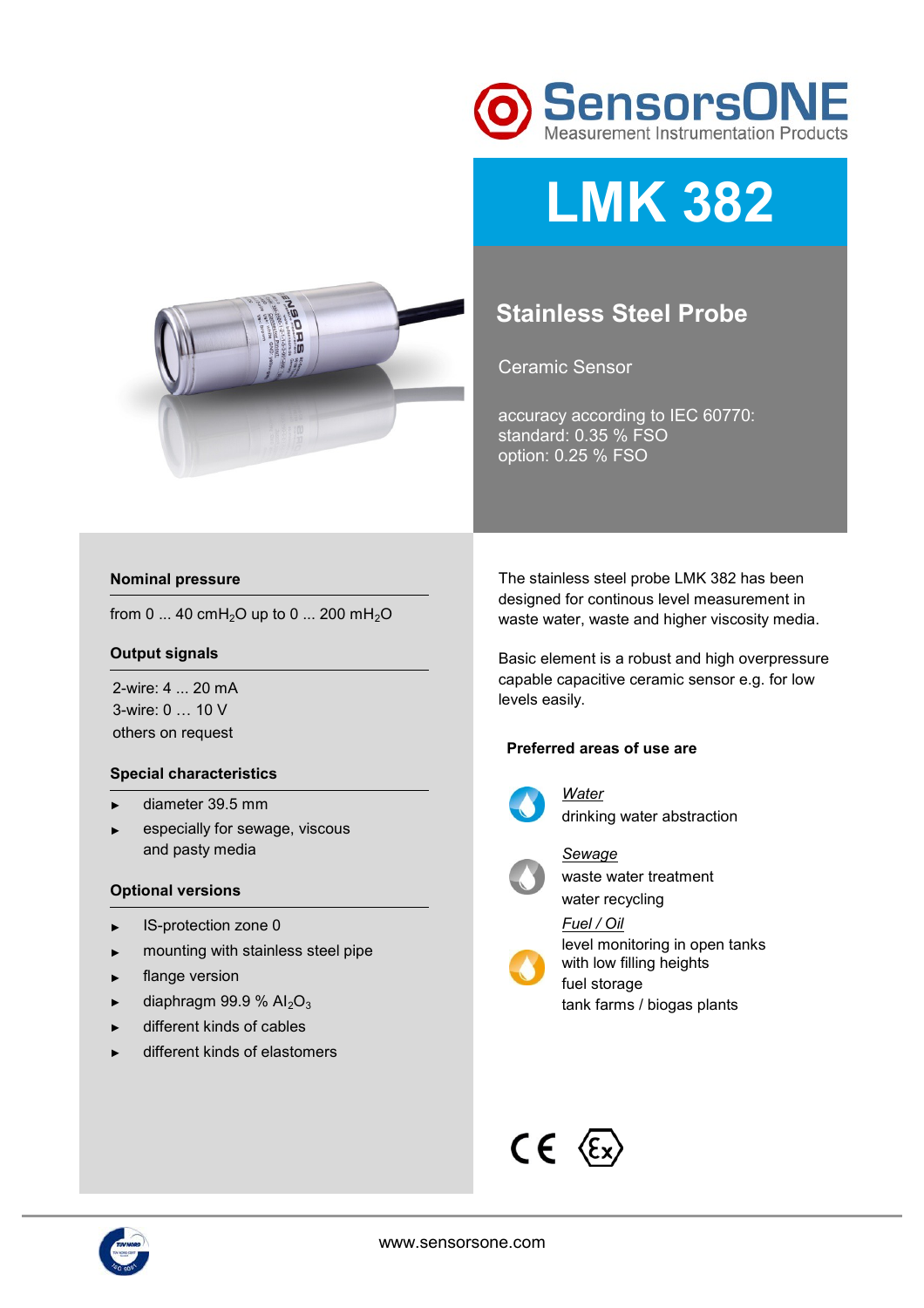### LMK 382 Stainless Steel Probe Technical Data

| Input pressure range                                                                                                                                                                                                               |                                                              |                                                                                           |                |                  |                           |                             |                                                           |    |     |                      |    |    |     |     |     |
|------------------------------------------------------------------------------------------------------------------------------------------------------------------------------------------------------------------------------------|--------------------------------------------------------------|-------------------------------------------------------------------------------------------|----------------|------------------|---------------------------|-----------------------------|-----------------------------------------------------------|----|-----|----------------------|----|----|-----|-----|-----|
| Nominal pressure gauge                                                                                                                                                                                                             | [bar] $0.04$                                                 | 0.06                                                                                      | 0.1            | 0.16             | 0.25                      | 0.4                         | 0.6                                                       | 1  | 1.6 | 2.5                  | 4  | 6  | 10  | 16  | 20  |
| Level<br>$[mH2O]$ 0.4                                                                                                                                                                                                              |                                                              | 0.6                                                                                       | $\mathbf{1}$   | 1.6              | 2.5                       | $\overline{4}$              | 6                                                         | 10 | 16  | 25                   | 40 | 60 | 100 | 160 | 200 |
| Overpressure<br>[bar]                                                                                                                                                                                                              | 2                                                            | 2                                                                                         | $\overline{4}$ | 4                | 6                         | 6                           | 8                                                         | 8  | 15  | 25                   | 25 | 35 | 35  | 45  | 45  |
|                                                                                                                                                                                                                                    |                                                              |                                                                                           |                |                  |                           |                             |                                                           |    |     |                      |    |    |     |     |     |
| <b>Output signal / Supply</b>                                                                                                                                                                                                      |                                                              |                                                                                           |                |                  |                           |                             |                                                           |    |     |                      |    |    |     |     |     |
| Standard<br>2-wire: 4  20 mA / $V_s$ = 9  32 $V_{DC}$                                                                                                                                                                              |                                                              |                                                                                           |                |                  |                           |                             |                                                           |    |     |                      |    |    |     |     |     |
| Option IS-protection                                                                                                                                                                                                               |                                                              |                                                                                           |                |                  |                           |                             |                                                           |    |     |                      |    |    |     |     |     |
| Option 3-wire                                                                                                                                                                                                                      |                                                              | 2-wire: 4  20 mA / $V_s$ = 14  28 $V_{DC}$<br>3-wire: 0  10 V / $V_s$ = 12.5  32 $V_{DC}$ |                |                  |                           |                             |                                                           |    |     |                      |    |    |     |     |     |
|                                                                                                                                                                                                                                    |                                                              |                                                                                           |                |                  |                           |                             |                                                           |    |     |                      |    |    |     |     |     |
| Performance                                                                                                                                                                                                                        |                                                              |                                                                                           |                |                  |                           |                             |                                                           |    |     |                      |    |    |     |     |     |
| Accuracy <sup>1</sup>                                                                                                                                                                                                              |                                                              | standard: $\leq \pm 0.35$ % FSO                                                           |                |                  |                           |                             |                                                           |    |     |                      |    |    |     |     |     |
|                                                                                                                                                                                                                                    | option:                                                      |                                                                                           |                | $≤$ ± 0.25 % FSO |                           |                             |                                                           |    |     |                      |    |    |     |     |     |
| Permissible load                                                                                                                                                                                                                   |                                                              | $R_{max} = [(V_s - V_{s min}) / 0.02 A] \Omega$                                           |                |                  |                           |                             |                                                           |    |     |                      |    |    |     |     |     |
| Influence effects                                                                                                                                                                                                                  |                                                              | supply: 0.05 % FSO / 10 V                                                                 |                |                  |                           |                             |                                                           |    |     |                      |    |    |     |     |     |
|                                                                                                                                                                                                                                    | load:                                                        |                                                                                           |                | 0.05 % FSO / kΩ  |                           |                             |                                                           |    |     |                      |    |    |     |     |     |
| Long term stability                                                                                                                                                                                                                |                                                              | $\leq \pm 0.1$ % FSO / year at reference conditions                                       |                |                  |                           |                             |                                                           |    |     |                      |    |    |     |     |     |
| Turn-on time                                                                                                                                                                                                                       |                                                              | 700 msec                                                                                  |                |                  |                           |                             |                                                           |    |     |                      |    |    |     |     |     |
| Mean response time                                                                                                                                                                                                                 |                                                              | $< 200$ msec<br>380 msec                                                                  |                |                  |                           |                             |                                                           |    |     | measuring rate 5/sec |    |    |     |     |     |
| Max. response time                                                                                                                                                                                                                 |                                                              |                                                                                           |                |                  |                           |                             |                                                           |    |     |                      |    |    |     |     |     |
| accuracy according to IEC 60770 - limit point adjustment (non-linearity, hysteresis, repeatability)                                                                                                                                |                                                              |                                                                                           |                |                  |                           |                             |                                                           |    |     |                      |    |    |     |     |     |
| Thermal effects (Offset and Span)                                                                                                                                                                                                  |                                                              |                                                                                           |                |                  |                           |                             |                                                           |    |     |                      |    |    |     |     |     |
| Thermal error                                                                                                                                                                                                                      |                                                              | $≤$ ± 0.1 % FSO / 10 K                                                                    |                |                  |                           |                             |                                                           |    |     |                      |    |    |     |     |     |
|                                                                                                                                                                                                                                    |                                                              | in compensated range 0  70 °C                                                             |                |                  |                           |                             |                                                           |    |     |                      |    |    |     |     |     |
| <b>Permissible temperatures</b>                                                                                                                                                                                                    |                                                              |                                                                                           |                |                  |                           |                             |                                                           |    |     |                      |    |    |     |     |     |
| Permissible temperatures                                                                                                                                                                                                           | medium:                                                      |                                                                                           |                |                  |                           | $-25$ 125 °C                |                                                           |    |     |                      |    |    |     |     |     |
|                                                                                                                                                                                                                                    |                                                              | electronics / environment:                                                                |                |                  |                           | $-25$ 125 °C<br>-25  125 °C |                                                           |    |     |                      |    |    |     |     |     |
|                                                                                                                                                                                                                                    | storage:                                                     |                                                                                           |                |                  |                           |                             |                                                           |    |     |                      |    |    |     |     |     |
| Electrical protection <sup>2</sup>                                                                                                                                                                                                 |                                                              |                                                                                           |                |                  |                           |                             |                                                           |    |     |                      |    |    |     |     |     |
| Short-circuit protection                                                                                                                                                                                                           |                                                              | permanent                                                                                 |                |                  |                           |                             |                                                           |    |     |                      |    |    |     |     |     |
| Reverse polarity protection                                                                                                                                                                                                        |                                                              | no damage, but also no function                                                           |                |                  |                           |                             |                                                           |    |     |                      |    |    |     |     |     |
| Electromagnetic compatibility<br>emission and immunity according to EN 61326<br><sup>2</sup> additional external overvoltage protection unit in terminal box KL 1 or KL 2 with atmospheric pressure reference available on request |                                                              |                                                                                           |                |                  |                           |                             |                                                           |    |     |                      |    |    |     |     |     |
|                                                                                                                                                                                                                                    |                                                              |                                                                                           |                |                  |                           |                             |                                                           |    |     |                      |    |    |     |     |     |
| Electrical connection (only for 4  20 mA / 2-wire)                                                                                                                                                                                 |                                                              |                                                                                           |                |                  |                           |                             |                                                           |    |     |                      |    |    |     |     |     |
| Cable with sheath material 3                                                                                                                                                                                                       |                                                              | PVC (-5  70 °C) grey                                                                      |                |                  |                           |                             |                                                           |    |     |                      |    |    |     |     |     |
|                                                                                                                                                                                                                                    | PUR (-25  70 °C) black<br>FEP <sup>4</sup> (-25  70°C) black |                                                                                           |                |                  |                           |                             |                                                           |    |     |                      |    |    |     |     |     |
|                                                                                                                                                                                                                                    |                                                              |                                                                                           |                |                  |                           |                             |                                                           |    |     |                      |    |    |     |     |     |
| TPE (-25  125 °C) blue<br><sup>3</sup> shielded cable with integrated air tube for atmospheric pressure reference                                                                                                                  |                                                              |                                                                                           |                |                  |                           |                             |                                                           |    |     |                      |    |    |     |     |     |
| 4 do not use freely suspended probes with an FEP cable if effects due to highly charging processes are expected                                                                                                                    |                                                              |                                                                                           |                |                  |                           |                             |                                                           |    |     |                      |    |    |     |     |     |
| Materials (media wetted)                                                                                                                                                                                                           |                                                              |                                                                                           |                |                  |                           |                             |                                                           |    |     |                      |    |    |     |     |     |
| Housing                                                                                                                                                                                                                            |                                                              | stainless steel 1.4404 (316 L)                                                            |                |                  |                           |                             |                                                           |    |     |                      |    |    |     |     |     |
| Seals                                                                                                                                                                                                                              | <b>FKM</b>                                                   |                                                                                           |                |                  |                           |                             |                                                           |    |     |                      |    |    |     |     |     |
|                                                                                                                                                                                                                                    | <b>FFKM</b>                                                  |                                                                                           |                |                  |                           |                             |                                                           |    |     |                      |    |    |     |     |     |
|                                                                                                                                                                                                                                    | EPDM                                                         |                                                                                           |                |                  |                           |                             |                                                           |    |     |                      |    |    |     |     |     |
|                                                                                                                                                                                                                                    | others on request                                            |                                                                                           |                |                  |                           |                             |                                                           |    |     |                      |    |    |     |     |     |
| Diaphragm                                                                                                                                                                                                                          |                                                              | standard: ceramics Al <sub>2</sub> O <sub>3</sub> 96 %                                    |                |                  |                           |                             |                                                           |    |     |                      |    |    |     |     |     |
|                                                                                                                                                                                                                                    | Option:                                                      |                                                                                           |                |                  | ceramics $Al_2O_3$ 99.9 % |                             |                                                           |    |     |                      |    |    |     |     |     |
| <b>POM</b><br>Nose cone                                                                                                                                                                                                            |                                                              |                                                                                           |                |                  |                           |                             |                                                           |    |     |                      |    |    |     |     |     |
| <b>Explosion protection</b>                                                                                                                                                                                                        |                                                              |                                                                                           |                |                  |                           |                             |                                                           |    |     |                      |    |    |     |     |     |
| Approval<br>DX14-LMK 382                                                                                                                                                                                                           |                                                              | IBExU05ATEX1070 X                                                                         |                |                  |                           |                             |                                                           |    |     |                      |    |    |     |     |     |
|                                                                                                                                                                                                                                    |                                                              | zone 0 <sup>5</sup> : Il 1G Ex ia IIB T4 Ga<br>zone 20: II 1D Ex ia IIIC T85 °C Da        |                |                  |                           |                             |                                                           |    |     |                      |    |    |     |     |     |
|                                                                                                                                                                                                                                    |                                                              |                                                                                           |                |                  |                           |                             |                                                           |    |     |                      |    |    |     |     |     |
| Safety technical maximum values                                                                                                                                                                                                    |                                                              | $U_i = 28$ V, $I_i = 93$ mA, $P_i = 660$ mW, $C_i = 27$ nF, $L_i = 5$ $\alpha H$          |                |                  |                           |                             |                                                           |    |     |                      |    |    |     |     |     |
| Permissible media temperature                                                                                                                                                                                                      |                                                              | in zone 0:<br>zone 1 and higher: -10  70 °C                                               |                |                  |                           |                             | -10  60 °C with $p_{atm}$ 0.8 bar up to 1.1 bar           |    |     |                      |    |    |     |     |     |
| Connecting cables                                                                                                                                                                                                                  |                                                              | cable capacitance:                                                                        |                |                  |                           |                             | signal line/shield also signal line/signal line: 160 pF/m |    |     |                      |    |    |     |     |     |
| (by factory)                                                                                                                                                                                                                       |                                                              | cable inductance:                                                                         |                |                  |                           |                             | signal line/shield also signal line/signal line: 1xH/m    |    |     |                      |    |    |     |     |     |
| <sup>5</sup> for optional stainless steel pipe following designation is valid: "Il 1G Ex ia IIC T4 Ga" (zone 0)                                                                                                                    |                                                              |                                                                                           |                |                  |                           |                             |                                                           |    |     |                      |    |    |     |     |     |
| <b>Miscellaneous</b>                                                                                                                                                                                                               |                                                              |                                                                                           |                |                  |                           |                             |                                                           |    |     |                      |    |    |     |     |     |
| Current consumption                                                                                                                                                                                                                |                                                              | max. 21 mA                                                                                |                |                  |                           |                             |                                                           |    |     |                      |    |    |     |     |     |
| Weight                                                                                                                                                                                                                             |                                                              | approx. 400 g (without cable)                                                             |                |                  |                           |                             |                                                           |    |     |                      |    |    |     |     |     |
| Ingress protection                                                                                                                                                                                                                 | IP 68                                                        |                                                                                           |                |                  |                           |                             |                                                           |    |     |                      |    |    |     |     |     |
| CE-conformity                                                                                                                                                                                                                      |                                                              | EMC Directive: 2004/108/EC                                                                |                |                  |                           |                             |                                                           |    |     |                      |    |    |     |     |     |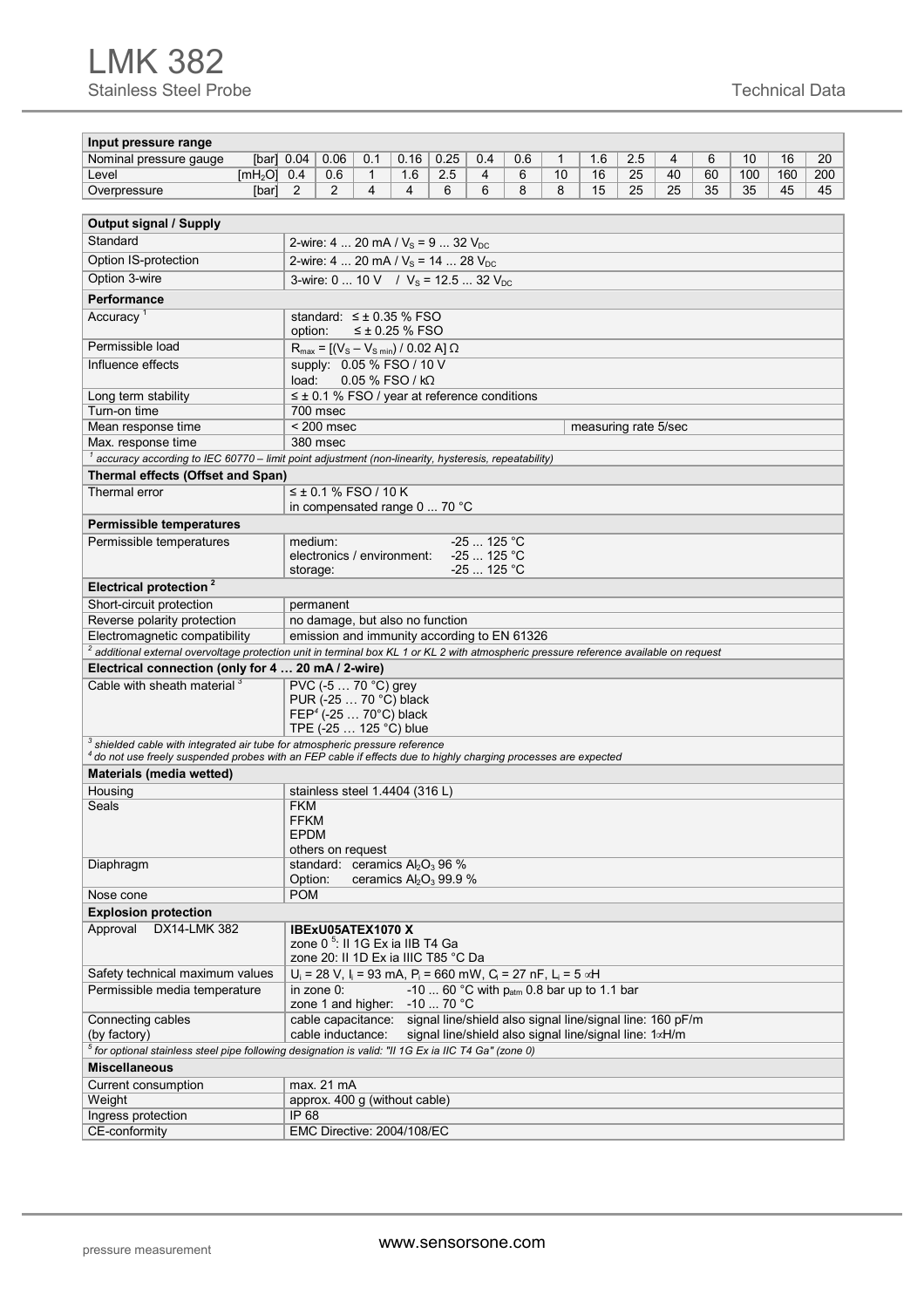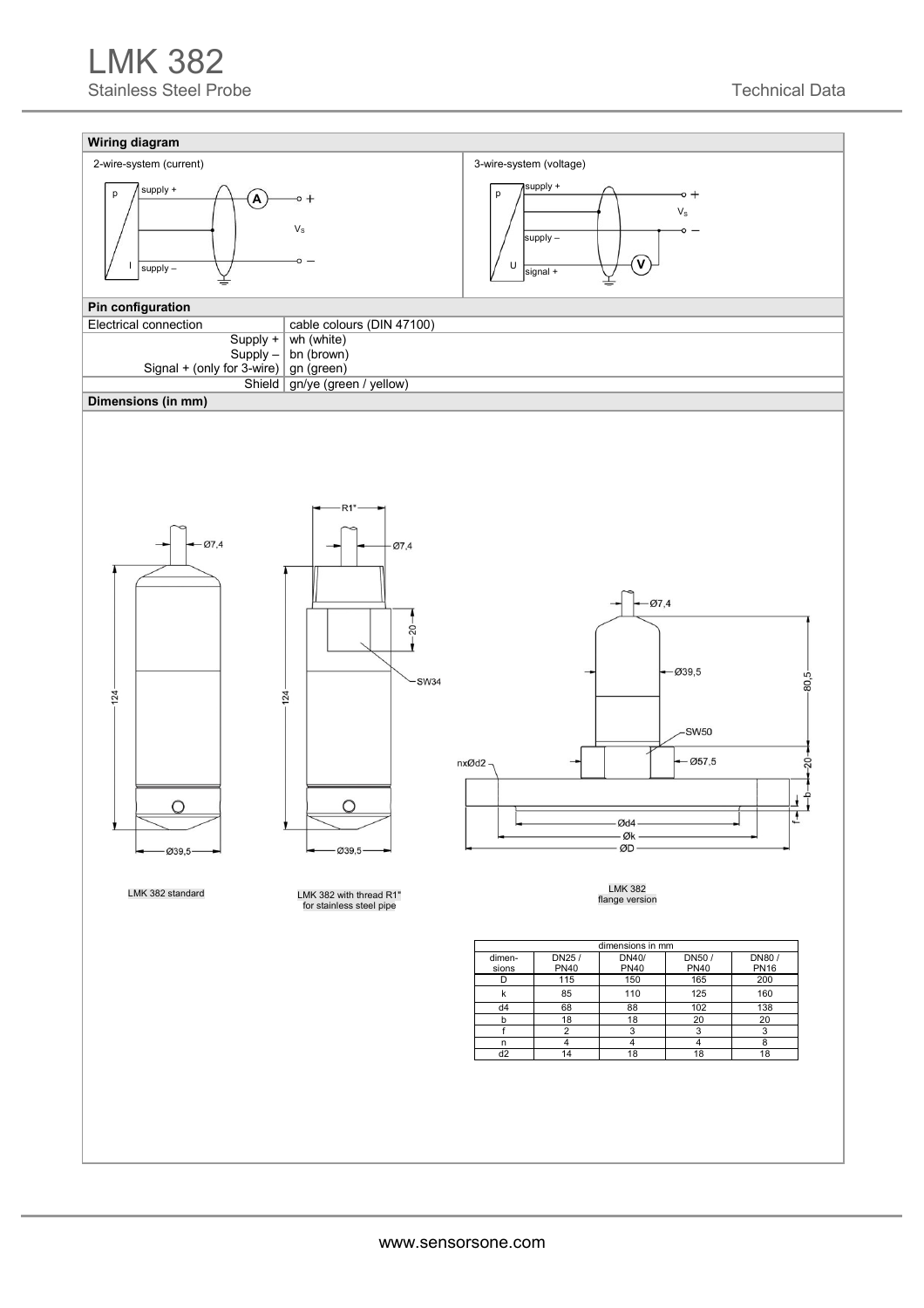| Transmitter flange for flange version |                                                       |                      |  |  |  |  |  |
|---------------------------------------|-------------------------------------------------------|----------------------|--|--|--|--|--|
| <b>Technical data</b>                 |                                                       |                      |  |  |  |  |  |
| Suitable for                          | LMK 382, LMK 382H, LMK 458, LMK 458H                  | nxØd                 |  |  |  |  |  |
| Flange material                       | stainless steel 1.4404 (316L)                         |                      |  |  |  |  |  |
| Hole pattern                          | according to DIN 2507                                 | ٠                    |  |  |  |  |  |
| <b>Version</b>                        | Size (in mm)                                          | Weight               |  |  |  |  |  |
| DN25 / PN40                           | $D = 115$ , $k = 85$ , $b = 18$ , $n = 4$ , $d = 14$  | $1.2$ kg             |  |  |  |  |  |
| DN50 / PN40                           | D = 165, $k = 125$ , $b = 20$ , $n = 4$ , $d = 18$    | $2.6$ kg             |  |  |  |  |  |
| DN80 / PN16                           | $D = 200$ , $k = 160$ , $b = 20$ , $n = 8$ , $d = 18$ |                      |  |  |  |  |  |
| <b>Ordering type</b>                  |                                                       | <b>Ordering code</b> |  |  |  |  |  |
| Transmitter flange DN25 / PN40        |                                                       | ZFS2540              |  |  |  |  |  |
| Transmitter flange DN50 / PN40        |                                                       | <b>ZFS5040</b>       |  |  |  |  |  |
| Transmitter flange DN80 / PN16        |                                                       | <b>ZFS8016</b>       |  |  |  |  |  |

| Mounting flange with cable gland |                                                                                           |                                                                       |    |  |  |  |  |
|----------------------------------|-------------------------------------------------------------------------------------------|-----------------------------------------------------------------------|----|--|--|--|--|
| Technical data                   |                                                                                           |                                                                       |    |  |  |  |  |
| Suitable for                     | all probes                                                                                | cable gland M16x1.5 with<br>seal insert (for cable- $\beta$ 4  11 mm) |    |  |  |  |  |
| Flange material                  | stainless steel 1.4404 (316L)                                                             |                                                                       |    |  |  |  |  |
| Material of cable gland          | brass, nickel plated<br>standard:<br>stainless steel 1.4305 (303); plastic<br>on request: | nxØd                                                                  |    |  |  |  |  |
| Seal insert                      | material: TPE (ingress protection IP 68)                                                  |                                                                       |    |  |  |  |  |
| Hole pattern                     | according to DIN 2507                                                                     |                                                                       |    |  |  |  |  |
| <b>Version</b>                   | Size (in mm)                                                                              | Weight                                                                | ء  |  |  |  |  |
| DN25 / PN40                      | $D = 115$ , $k = 85$ , $b = 18$ , $n = 4$ , $d = 14$                                      | $1.4$ kg                                                              |    |  |  |  |  |
| DN50 / PN40                      | $D = 165$ , $k = 125$ , $b = 20$ , $n = 4$ , $d = 18$                                     | 3.2 kg                                                                | Øk |  |  |  |  |
| DN80 / PN16                      | $D = 200$ , $k = 160$ , $b = 20$ , $n = 8$ , $d = 18$                                     | -ØD                                                                   |    |  |  |  |  |
| <b>Ordering type</b>             |                                                                                           | <b>Ordering code</b>                                                  |    |  |  |  |  |
|                                  | DN25 / PN40 with cable gland brass, nickel plated                                         | ZMF2540                                                               |    |  |  |  |  |
|                                  | DN50 / PN40 with cable gland brass, nickel plated                                         | ZMF5040                                                               |    |  |  |  |  |
|                                  | DN80 / PN16 with cable gland brass, nickel plated                                         | ZMF8016                                                               |    |  |  |  |  |
|                                  |                                                                                           | 4.8 kg                                                                |    |  |  |  |  |

| <b>Terminal clamp</b>                                        |                                                                             |                      |                         |  |  |  |  |  |
|--------------------------------------------------------------|-----------------------------------------------------------------------------|----------------------|-------------------------|--|--|--|--|--|
| ∣ Technical Data                                             |                                                                             |                      |                         |  |  |  |  |  |
| Suitable for<br>all probes with cable $\square$ 5.5  10.5 mm |                                                                             |                      |                         |  |  |  |  |  |
| Material                                                     | steel, zinc plated<br>standard:<br>optionally: stainless steel 1.4301 (304) |                      | $-\overline{\omega}$ or |  |  |  |  |  |
| Weight                                                       | approx. 160 q                                                               | $r_{z_{\alpha}}$     |                         |  |  |  |  |  |
| <b>Ordering type</b>                                         |                                                                             | <b>Ordering code</b> |                         |  |  |  |  |  |
| Terminal clamp, steel, zinc plated                           |                                                                             | Z100528              |                         |  |  |  |  |  |
| Terminal clamp, stainless steel 1.4301 (304)                 |                                                                             | Z100527              |                         |  |  |  |  |  |